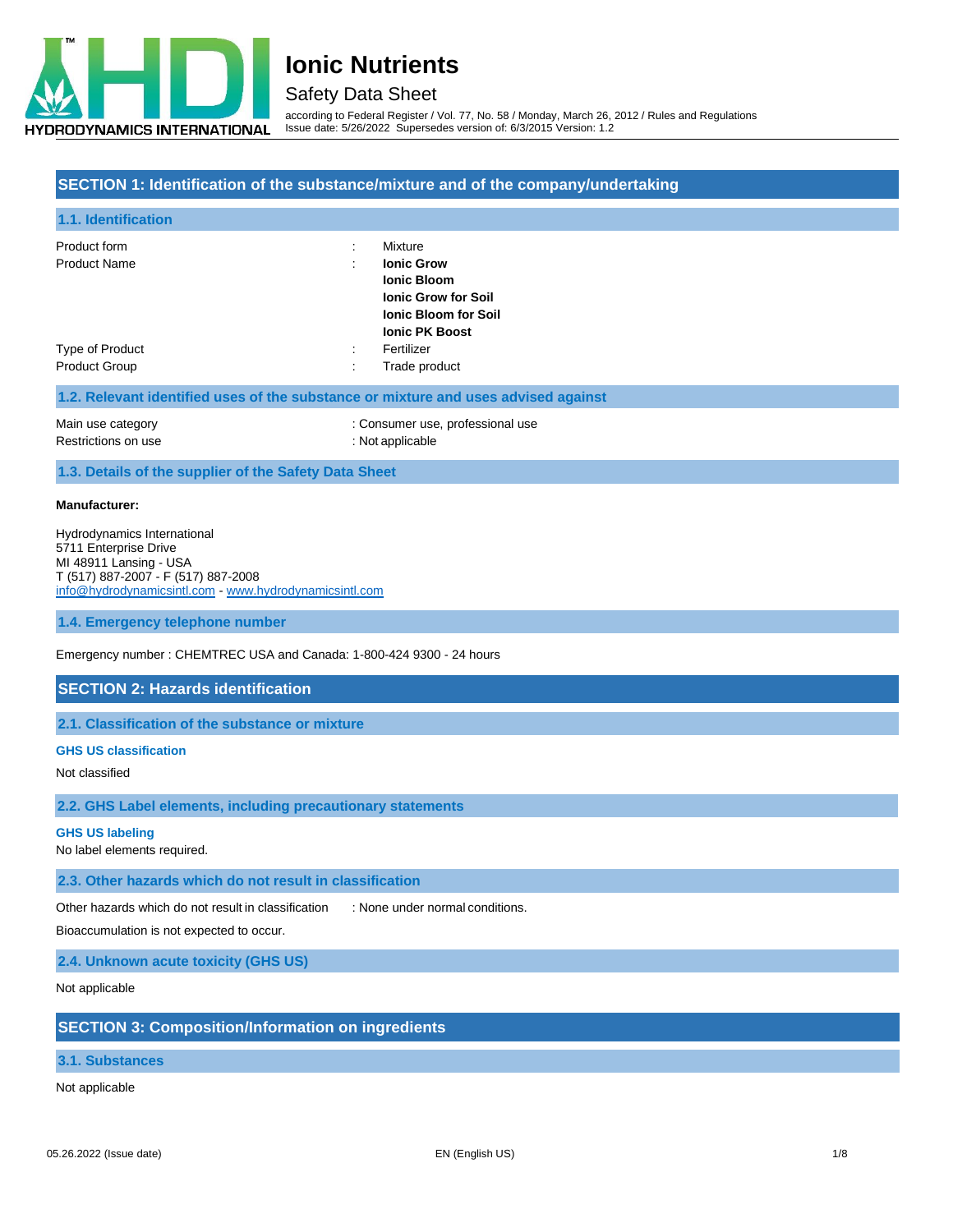## Safety Data Sheet

according to Federal Register / Vol. 77, No. 58 / Monday, March 26, 2012 / Rules and Regulations

### **3.2. Mixtures**

| Comments    | : Non hazardous mixture.               |               |                              |
|-------------|----------------------------------------|---------------|------------------------------|
| <b>Name</b> | <b>Product identifier</b>              | $\frac{9}{6}$ | <b>GHS US classification</b> |
| Water       | CAS-No.: 7732-18-5<br>EC-No: 231-791-2 | >70%          | Not classified               |

Comments **Example 2** Contains no other components which will influence the classification of the product.

| <b>SECTION 4: First-aid measures</b>                          |                                                                                                                                                                                                                            |
|---------------------------------------------------------------|----------------------------------------------------------------------------------------------------------------------------------------------------------------------------------------------------------------------------|
| 4.1. Description of first aid measures                        |                                                                                                                                                                                                                            |
| First-aid measures general                                    | : If you feel unwell, seek medical advice (show the label where possible). First aid personnel<br>should wear appropriate protective equipment during any rescue.                                                          |
| First-aid measures after inhalation                           | If breathing is difficult, remove victim to fresh air and keep at rest in a position comfortable for<br>breathing. Give oxygen or artificial respiration if necessary. Get medical advice/attention if you<br>feel unwell. |
| First-aid measures after skin contact                         | : Take off immediately all contaminated clothing and wash it before reuse. Rinse skin with<br>water/shower.                                                                                                                |
| First-aid measures after eye contact                          | Rinse cautiously with water for several minutes. Remove contact lenses, if present and easy to<br>do. Continue rinsing. If eye irritation persists get medical advice/attention.                                           |
| First-aid measures after ingestion                            | Rinse mouth. Get medical advice/attention if you feel unwell.                                                                                                                                                              |
| 4.2. Most important symptoms and effects (acute and delayed)  |                                                                                                                                                                                                                            |
|                                                               | Potential Adverse human health effects and symptoms : Based on available data, the classification criteria are not met.                                                                                                    |
| Symptoms/effects after inhalation                             | : Inhalation of liquid or overexposure to vapors may cause coughing.                                                                                                                                                       |
| Symptoms/effects after skin contact                           | : None under normal conditions.                                                                                                                                                                                            |
| Symptoms/effects after eye contact                            | : May cause eye irritation.                                                                                                                                                                                                |
| Symptoms/effects after ingestion                              | : Ingestion may cause nausea and vomiting.                                                                                                                                                                                 |
| 4.3. Immediate medical attention and special treatment needed |                                                                                                                                                                                                                            |
|                                                               | Treat symptomatically. Emergency eye wash fountains should be available in the immediate vicinity of any potential exposure.                                                                                               |
| <b>SECTION 5: Fire-fighting measures</b>                      |                                                                                                                                                                                                                            |
| 5.1. Suitable (and unsuitable) extinguishing media            |                                                                                                                                                                                                                            |
| Suitable extinguishing media                                  | : Use extinguishing agent suitable for surrounding fire. Dry chemical, $CO2$ , water spray or<br>regular foam.                                                                                                             |
| 5.2. Specific hazards arising from the substance or mixture   |                                                                                                                                                                                                                            |
| Fire hazard                                                   | : Not flammable.                                                                                                                                                                                                           |
| Explosion hazard                                              | : No direct explosion hazard.                                                                                                                                                                                              |
| Hazardous decomposition products in case of fire              | : Combustion products may include the following: carbon oxides (CO, CO <sub>2</sub> ) (carbon monoxide,<br>carbon dioxide) nitrogen oxides (NO, NO <sub>2</sub> etc.).                                                     |
| 5.3. Advice for firefighters                                  |                                                                                                                                                                                                                            |
| Firefighting instructions                                     | : Do not allow run-off from fire-fighting to enter drains or watercourses.                                                                                                                                                 |

| Protection during firefighting                                           | : Self-contained breathing apparatus. Complete protective clothing. |
|--------------------------------------------------------------------------|---------------------------------------------------------------------|
| <b>SECTION 6: Accidental release measures</b>                            |                                                                     |
| 6.1. Personal precautions, protective equipment and emergency procedures |                                                                     |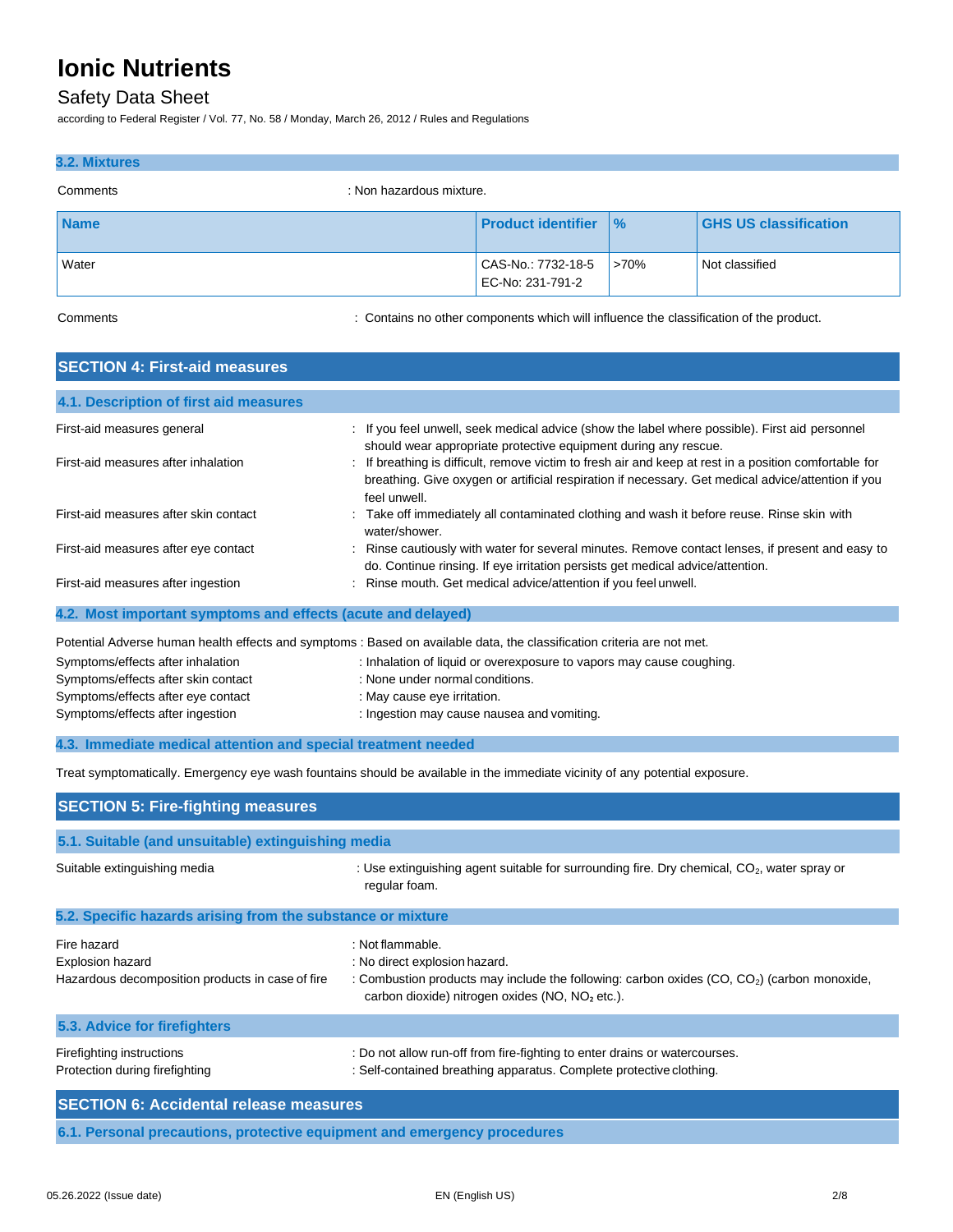## Safety Data Sheet

according to Federal Register / Vol. 77, No. 58 / Monday, March 26, 2012 / Rules and Regulations

| General measures                             | : Keep out of reach of children. Do not handle until all safety precautions have been read and<br>understood.                                   |
|----------------------------------------------|-------------------------------------------------------------------------------------------------------------------------------------------------|
| 6.1.1. For non-emergency personnel           |                                                                                                                                                 |
| Protective equipment<br>Emergency procedures | : Concerning personal protective equipment to use, see Section 8.<br>: Avoid contact with eyes. Evacuate area. Ventilate area.                  |
| 6.1.2. For emergency responders              |                                                                                                                                                 |
| Protective equipment<br>Emergency procedures | : Concerning personal protective equipment to use, see Section 8.<br>: Avoid contact with eyes. Evacuate unnecessary personnel. Ventilate area. |
| <b>6.2. Environmental precautions</b>        |                                                                                                                                                 |

Avoid release to the environment. Prevent entry to sewers and public waters.

| 6.3. Methods and material for containment and cleaning up |                                                                                                                                                                            |  |
|-----------------------------------------------------------|----------------------------------------------------------------------------------------------------------------------------------------------------------------------------|--|
| For containment                                           | : Stop leak without risk if possible. Cover spill with non combustible material, e.g.: sand, earth,<br>vermiculite. For a large spillage, contain the spillage by bunding. |  |
| Methods for cleaning up                                   | : Take up liquid spill into absorbent material. Shovel or sweep up and put in a closed container for<br>disposal. Clean contaminated surfaces with an excess of water.     |  |
| Other information                                         | : Dispose of materials or solid residues at an authorized site.                                                                                                            |  |
| 6.4. Reference to other sections                          |                                                                                                                                                                            |  |

### SECTION 8. SECTION 11. SECTION 13.

| <b>SECTION 7: Handling and storage</b>                                                 |                                                                                                                                                                                                                                                                              |
|----------------------------------------------------------------------------------------|------------------------------------------------------------------------------------------------------------------------------------------------------------------------------------------------------------------------------------------------------------------------------|
| 7.1. Precautions for safe handling                                                     |                                                                                                                                                                                                                                                                              |
| Additional hazards when processed<br>Precautions for safe handling<br>Hygiene measures | : Not expected to present a significant hazard under anticipated conditions of normal use.<br>: Avoid contact with eyes. Wear eye protection.<br>: Take off immediately all contaminated clothing and wash it before reuse. Always wash hands<br>after handling the product. |

## **7.2. Conditions for safe storage, including any incompatibilities**

| Technical measures    | : Keep out of reach of children.                                                         |
|-----------------------|------------------------------------------------------------------------------------------|
| Storage conditions    | : Keep only in original container. Keep cool. Protect from sunlight. Protect from frost. |
| Incompatible products | : Strong bases.                                                                          |
| Storage temperature   | : 6 – 30 °C                                                                              |

## **SECTION 8: Exposure controls/personal protection**

### **8.1. Control parameters**

| <b>Mixture</b>                        |                     |
|---------------------------------------|---------------------|
| OSHA permissible exposure limit (PEL) | : No data available |
| ACGIH Threshold Limit Value (TLV)     | : No data available |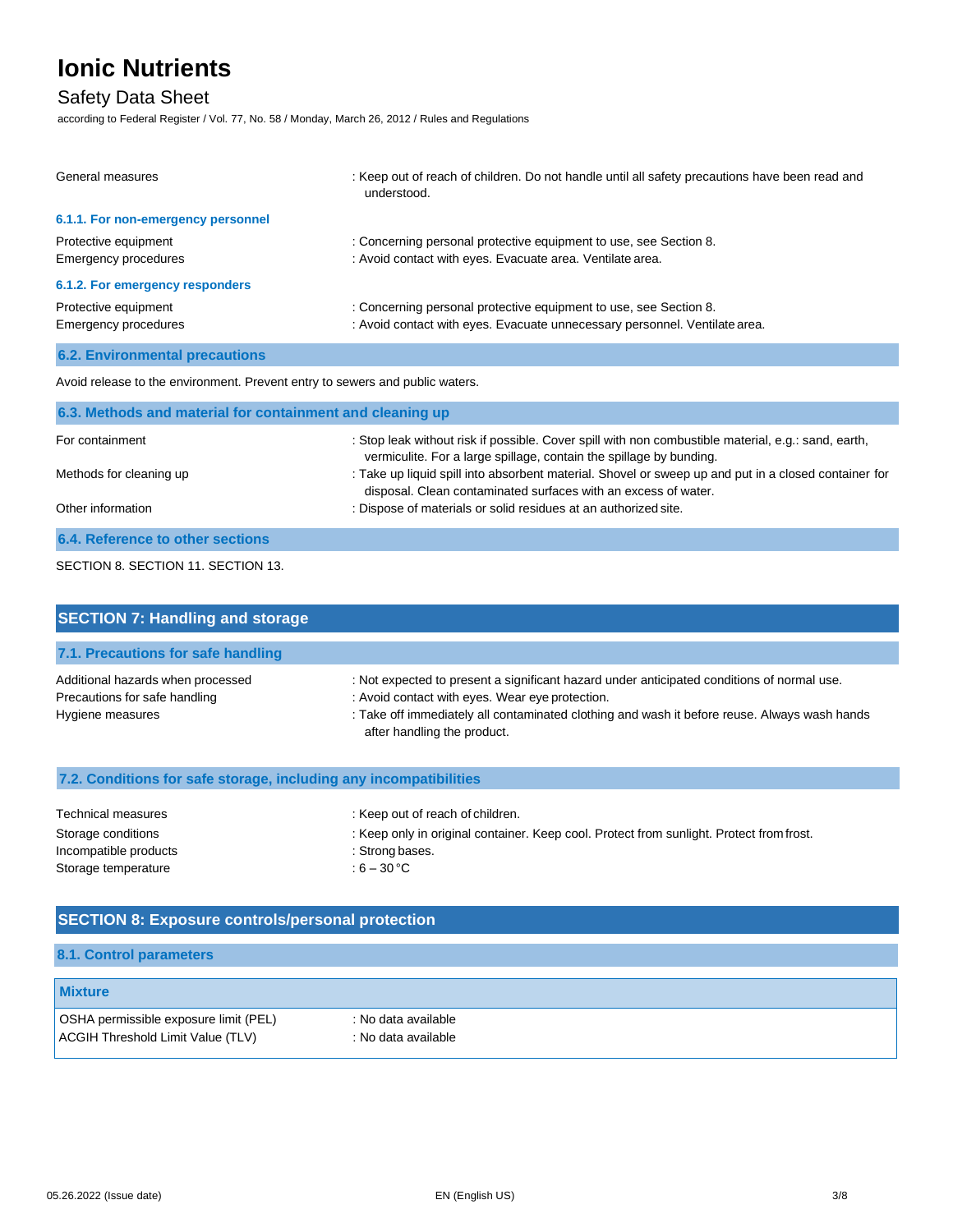## Safety Data Sheet

according to Federal Register / Vol. 77, No. 58 / Monday, March 26, 2012 / Rules and Regulations

| 8.2. Exposure controls                                                                              |                                                                                                                                                        |  |
|-----------------------------------------------------------------------------------------------------|--------------------------------------------------------------------------------------------------------------------------------------------------------|--|
| Appropriate engineering controls                                                                    | : Emergency eye wash fountains should be available in the immediate vicinity of any potential                                                          |  |
| Environmental exposure controls                                                                     | exposure.<br>: Avoid release to the environment.                                                                                                       |  |
| 8.3. Personal protective equipment                                                                  |                                                                                                                                                        |  |
| Personal protective equipment:                                                                      |                                                                                                                                                        |  |
| of any potential exposure.                                                                          | Wear eye or face protection. Always wash hands after handling the product. Emergency eye wash fountains should be available in the immediate vicinity  |  |
| Materials for protective clothing:                                                                  |                                                                                                                                                        |  |
| Not required for normal conditions of use                                                           |                                                                                                                                                        |  |
| Hand protection:                                                                                    |                                                                                                                                                        |  |
| Protective gloves recommended against minor risks if a risk assessment indicates this is necessary. |                                                                                                                                                        |  |
|                                                                                                     | Replace gloves in case of any sign of damage. Use gloves in accordance with manufacturer's use limitations and OSHA standard 1910.138 (29CFR).         |  |
| Recommended material: PVC, nitrile.                                                                 |                                                                                                                                                        |  |
| Breakthrough time: >8 hours                                                                         |                                                                                                                                                        |  |
| Minimum thickness: 0.35 mm                                                                          |                                                                                                                                                        |  |
| Eye protection:                                                                                     |                                                                                                                                                        |  |
| (29CFR).                                                                                            | Use safety glasses with side shields if there is a risk of splashing. Use in accordance with manufacturer's use limitations and OSHA standard 1910.138 |  |
| Skin and body protection:                                                                           |                                                                                                                                                        |  |
| Not required for normal conditions of use.                                                          |                                                                                                                                                        |  |
| <b>Respiratory protection:</b>                                                                      |                                                                                                                                                        |  |
|                                                                                                     | No special respiratory protection equipment is recommended under normal conditions of use with adequate ventilation.                                   |  |
| Personal protective equipment symbol(s):                                                            |                                                                                                                                                        |  |



### **Thermal hazard protection:**

Not required for normal conditions of use.

## **SECTION 9: Physical and chemical properties**

## **9.1. Information on basic physical and chemical properties**

| Physical state | : Liauid                                                      |
|----------------|---------------------------------------------------------------|
| Appearance     | : Clear to slightly hazy liquid                               |
| Color          | : Ionic Grow and Bloom: pale yellow                           |
|                | : Ionic Grow and Bloom for Soil: dark brown                   |
|                | : Ionic PK Boost: dark yellow/orange                          |
| Odor           | : Faint specific odor                                         |
| Odor threshold | : Not applicable as this product has a barely detectable odor |
| рH             | $3 - 7$                                                       |
| Melting point  | : Not applicable (aqueous liquid)                             |
| Freezing point | :≈0°C                                                         |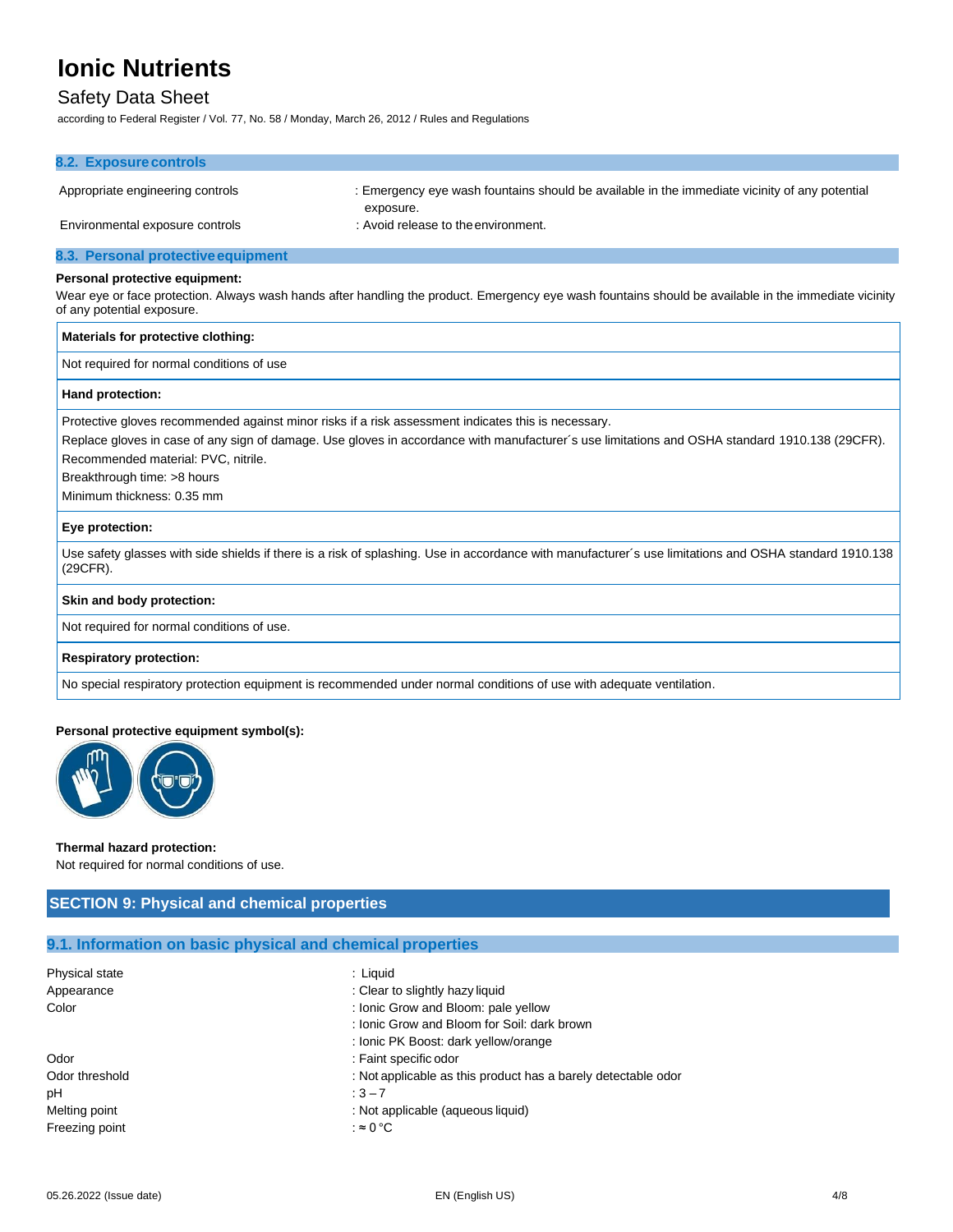## Safety Data Sheet

according to Federal Register / Vol. 77, No. 58 / Monday, March 26, 2012 / Rules and Regulations

| Boiling point                                   | : ≈ 100 °C                                                                                                                                |
|-------------------------------------------------|-------------------------------------------------------------------------------------------------------------------------------------------|
| Flash point                                     | : Not applicable (aqueous non combustible product)                                                                                        |
| Relative evaporation rate (butyl acetate=1)     | : Not determined                                                                                                                          |
| Flammability (solid, gas)                       | : Not applicable (aqueous liquid)                                                                                                         |
| Vapor pressure                                  | : Not determined, product is non volatile and therefore not expected to pose a hazard                                                     |
| Vapor pressure at 50 °C                         | : Not determined, product is non volatile and therefore not expected to pose a hazard                                                     |
| Relative vapor density at 20 °C                 | : Not determined, product is non volatile at 20°C and is therefore not expected to pose a hazard                                          |
| Relative density                                | $: 1.1 - 1.2$                                                                                                                             |
| Density                                         | : 1100 - 1200 kg/m <sup>3</sup>                                                                                                           |
| Solubility                                      | : Miscible (in all proportions) with : water.                                                                                             |
| Partition coefficient n-octanol/water (Log Pow) | : Not determined as product is inorganic                                                                                                  |
| Partition coefficient n-octanol/water (Log Kow) | : Not determined as product is inorganic                                                                                                  |
| Auto-ignition temperature                       | : Not applicable (aqueous non combustible product)                                                                                        |
| Decomposition temperature                       | : Not determined as chemical composition does not present hazard                                                                          |
| Viscosity, kinematic                            | : Not determined                                                                                                                          |
| Viscosity, dynamic                              | : Not determined as product has a low viscosity and this property is not considered relevant for<br>usage or hazard potential of product. |
| <b>Explosion limits</b>                         | : Not determined as not considered to pose an explosion hazard under normal conditions of usage<br>or storage.                            |
| Explosive properties                            | : Not expected to be a fire/explosion hazard under normal conditions of use.                                                              |
| Oxidizing properties                            | : Does not meet the criteria for classification as oxidising                                                                              |
| 9.2. Other information                          |                                                                                                                                           |

No additional information available

### **SECTION 10: Stability and reactivity**

### **10.1. Reactivity**

The product is non-reactive under normal conditions of use, storage and transport.

#### **10.2. Chemical stability**

Stable under normal conditions of use.

#### **10.3. Possibility of hazardous reactions**

No dangerous reactions known under normal conditions of use.

**10.4. Conditions to avoid**

Keep out of direct sunlight. Protect from freezing.

#### **10.5. Incompatible materials**

Strong bases.

**10.6. Hazardous decomposition products**

No hazardous decomposition products known at room temperature. Combustion products may include the following: carbon oxides (CO, CO2) (carbon monoxide, carbon dioxide) nitrogen oxides (NO, NO₂ etc.).

| <b>SECTION 11: Toxicological information</b> |                |  |
|----------------------------------------------|----------------|--|
| 11.1. Information on toxicological effects   |                |  |
| Acute toxicity (oral)                        | Not classified |  |
| Acute toxicity (dermal)                      | Not classified |  |
| Acute toxicity (inhalation)                  | Not classified |  |
| Skin corrosion/irritation                    | Not classified |  |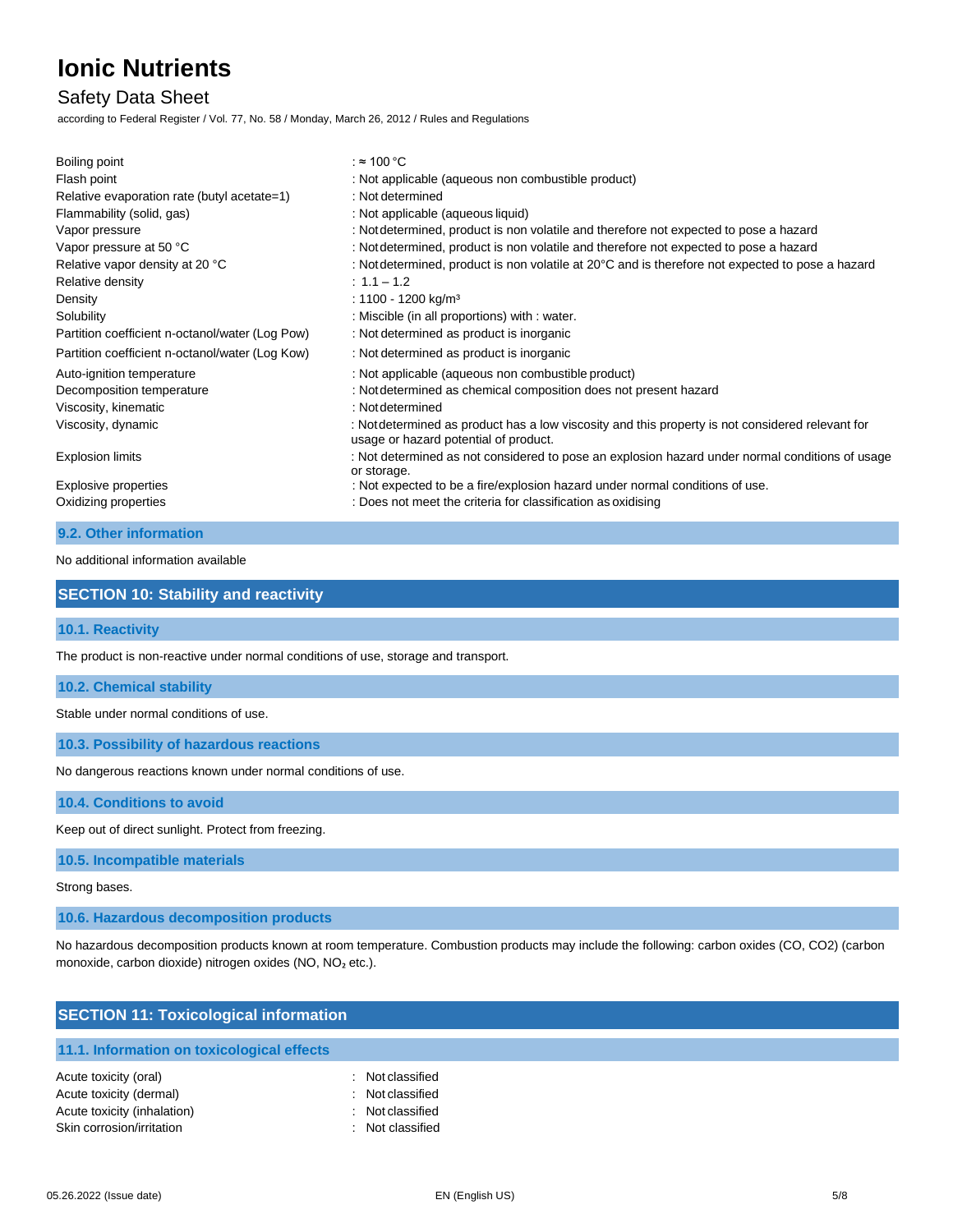## Safety Data Sheet

according to Federal Register / Vol. 77, No. 58 / Monday, March 26, 2012 / Rules and Regulations

|                                            | $pH: 3 - 7$      |
|--------------------------------------------|------------------|
| Serious eye damage/irritation              | : Not classified |
|                                            | $pH: 3 - 7$      |
| Respiratory or skin sensitization          | Not classified   |
| Germ cell mutagenicity                     | Not classified   |
| Carcinogenicity                            | : Not classified |
| Reproductive toxicity                      | : Not classified |
| STOT-single exposure                       | Not classified   |
| STOT-repeated exposure                     | Not classified   |
| Aspiration hazard                          | Not classified   |
| Viscosity, kinematic                       | Not determined   |
| Potential adverse human health effects and |                  |

erse human health effects and

symptoms **in the classification** : Based on available data, the classification criteria are not met

| <b>SECTION 12: Ecological information</b> |  |
|-------------------------------------------|--|
| <b>12.1. Toxicity</b>                     |  |

Ecology - general states of the product is not considered harmful to aquatic organisms or to cause long-term adverse effects in the environment.

| 12.2. Persistence and degradability |  |
|-------------------------------------|--|
|-------------------------------------|--|

| <b>Mixture</b>                                  |                                           |
|-------------------------------------------------|-------------------------------------------|
| Persistence and degradability                   | Expected to be biodegradable.             |
| <b>Mixture</b>                                  |                                           |
| Partition coefficient n-octanol/water (Log Pow) | Not determined as product is inorganic.   |
| Partition coefficient n-octanol/water (Log Kow) | Not determined as product is inorganic.   |
| Bioaccumulative potential                       | Bioaccumulation is not expected to occur. |
| 12.4. Mobility in soil                          |                                           |
| <b>Mixture</b>                                  |                                           |
| Ecology - soil                                  | Expected to be highly mobile in soil.     |
| 12.5. Other adverse effects                     |                                           |

No additional information available.

## **SECTION 13: Disposal considerations**

| 13.1. Waste treatment methods              |                                                                                                                                                            |
|--------------------------------------------|------------------------------------------------------------------------------------------------------------------------------------------------------------|
| Regional legislation (waste)               | : Disposal must be done according to official regulations.                                                                                                 |
| Waste treatment methods                    | : Dispose of contents/container in accordance with licensed collector's sorting instructions.                                                              |
| Sewage disposal recommendations            | : Prevent entry to sewers and public waters.                                                                                                               |
| Product/Packaging disposal recommendations | : A licensed hazardous-waste disposal contractor or collection site, except for empty clean<br>containers which can be disposed of as non-hazardous waste. |
| Ecology - waste materials                  | : Avoid release to the environment.                                                                                                                        |

## **SECTION 14: Transport information**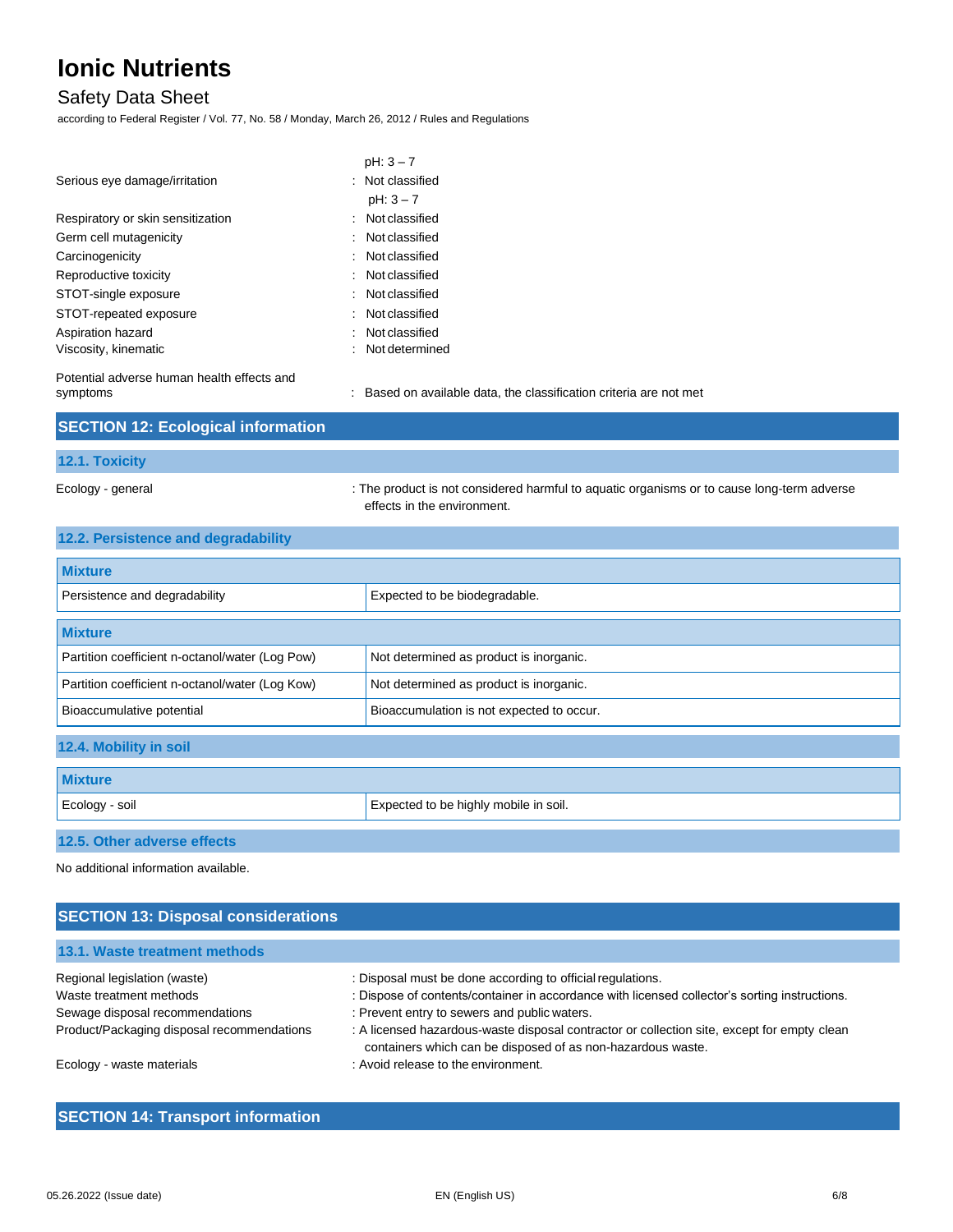## Safety Data Sheet

according to Federal Register / Vol. 77, No. 58 / Monday, March 26, 2012 / Rules and Regulations

In accordance with DOT / TDG / IMDG / IATA.

| 14.1. UN number                                                                            |                                                                    |
|--------------------------------------------------------------------------------------------|--------------------------------------------------------------------|
| Not regulated for transport                                                                |                                                                    |
| 14.2. UN proper shipping name                                                              |                                                                    |
| Proper Shipping Name (DOT)<br>Proper Shipping Name (TDG)<br>Proper Shipping Name (IMDG)    | Notapplicable<br>Not applicable<br>Notapplicable                   |
| 14.3. Transport hazard class(es)                                                           |                                                                    |
| Proper Shipping Name (IATA)                                                                | Not applicable                                                     |
| <b>DOT</b><br>Transport hazard class(es) (DOT)                                             | Not applicable                                                     |
| <b>TDG</b><br>Transport hazard class(es) (TDG)                                             | Not applicable                                                     |
| <b>IMDG</b><br>Transport hazard class(es) (IMDG)                                           | : Not applicable                                                   |
| <b>IATA</b><br>Transport hazard class(es) (IATA)                                           | : Not applicable                                                   |
| 14.4. Packing group                                                                        |                                                                    |
| Packing group (DOT)<br>Packing group (TDG)<br>Packing group (IMDG)<br>Packing group (IATA) | Notapplicable<br>Not applicable<br>Not applicable<br>Notapplicable |

### **14.5. Environmental hazards**

Not applicable.

No supplementary information available.

**14.6. Special precautions for user**

**DOT** No data available

**TDG**

No data available

**IMDG**

No data available

**IATA** No data available

**14.7. Transport in bulk according to Annex II of MARPOL and the IBC Code**

#### Not applicable

### **SECTION 15: Regulatory information**

#### **15.1. US Federal regulations**

Commercial status of components according to the United States Environmental Protection Agency's Toxic Substances Control Act (TSCA):